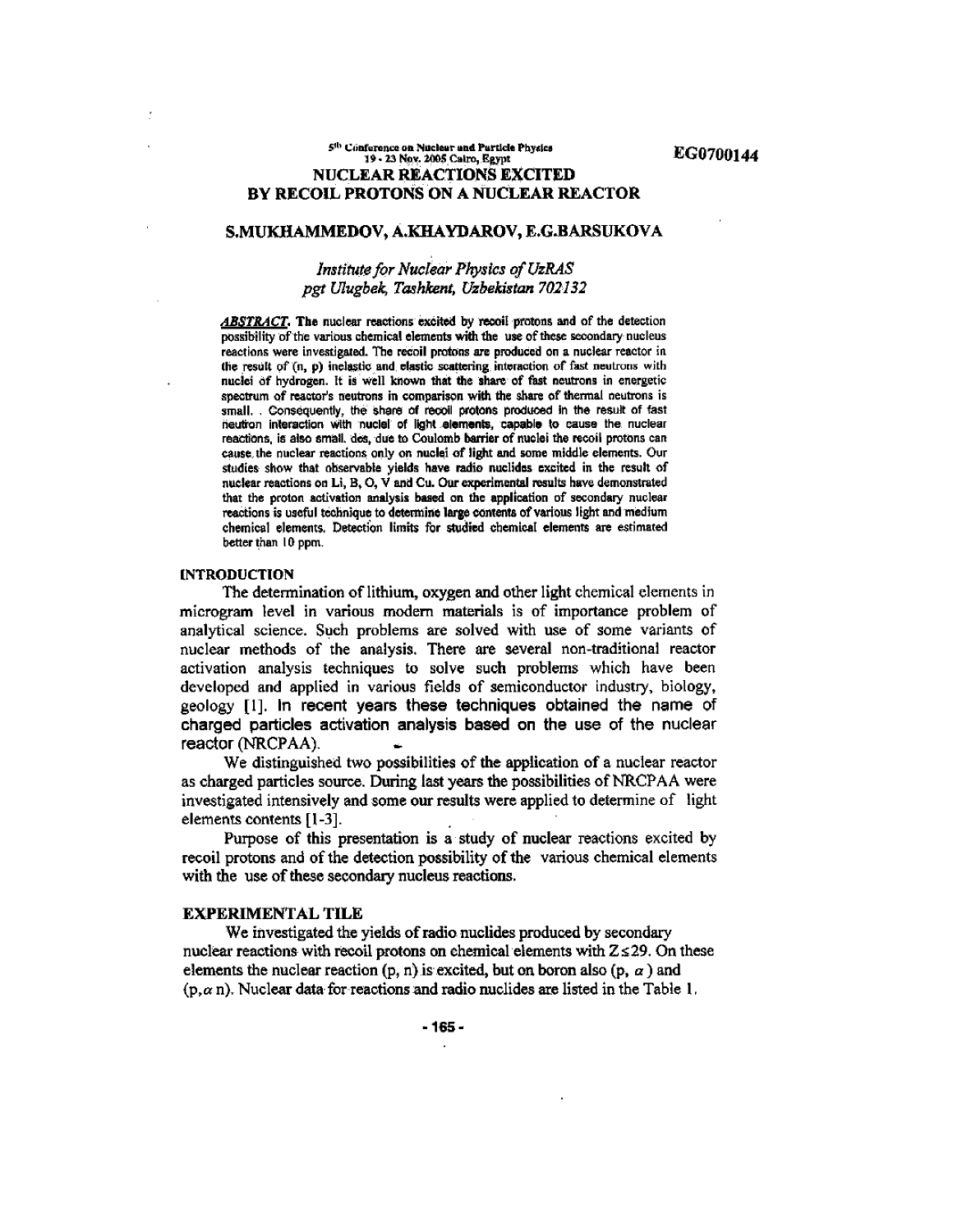**Table I - Nuclear -physics characteristics of radio nuclides produced by secondary nuclear reactions with recoil protons on chemical elements with**  *Z<,29* 

| Chemical<br>elements    | Radio<br>nuclides    | $T_{1/2}$             | $E_{y}$ key, $I_{y}(%$                       |
|-------------------------|----------------------|-----------------------|----------------------------------------------|
| Li                      | $7_{\rm Be}$         | 53,61 d               | 477,5(10,3) *                                |
| $\overline{\mathbf{B}}$ | $^7$ Be              | 53,61 d               | 477,5(10,3)                                  |
| N                       | $^{\mathrm{n}}$ C    | $20,34 \; \mathrm{m}$ | 511(199,52)                                  |
| $\circ$                 | $^{\rm 18}$ F        | 1,83 h                | 511(1993,4)                                  |
| S                       | 34mCl                | 31,99 m               | 3305 (11,6) 2928(48,4), 11744(14,1)          |
|                         |                      |                       | 640(0,48) 511(120) 145,7(35,8)               |
| Ti                      | 48 <sub>V</sub>      | 16,18 d               | 2421,7(5-3) 2375,6(0,010) 2240 (2,4)         |
|                         |                      |                       | 1312(98) 983,3((100), 944,3(8) 511(99,6)     |
| $\mathbf{V}$            | $\overline{51}$ Cr   | 27,8d                 | 320(9,63)                                    |
| Cr                      | $\overline{^{52}Mn}$ | 5,60 d                | 1645(0,04), 1434,4(100), 1333,8(5,1\),       |
|                         |                      |                       | 1247(4,7), 935(94), 848, 4(3,2), 744, 2(85), |
|                         |                      |                       | 511(55)                                      |
|                         | Mn                   | 312,5d                | 834.81(99,978)                               |
| Cu                      | $\overline{^{65}Z}n$ | 245,7 d               | 511(2,82), 1115,45(50,6)                     |

*\*) y -quant used in estimated process* 

## **Specimen's preparation**

**The methods of samples preparations are several differ for studied chemical elements.** 

*Oxygen* **To study the possibility of the determination of oxygen by means of**  nuclear reaction  ${}^{18}O(p,n){}^{18}F$  we have used distilled water of of 1 ml volume **flooded in polyethylene tubes (3 pieces). Each tube has wrapped the filter paper and has put in container for irradiation.** 

*Sulphur* **First way comprised of following action: The polyethylene has fused with crystalline sulphur in mass correlation 201 mg: 63 mg under corresponding temperature. Viscous mass was carefully mixed by means of glass stick and have left to cool off. Second way comprised of following action: The polyfoam of 1 SO mg mass have dissolved in acetone. Crystalline sulphur of 50 mg mass has melted on weak fire under corresponding' temperature. Viscous mass was carefully mixed by means of glass stick and have placed in dry closet for removing the acetone. The received samples have packed in polyethylene**  package and have put in Al-container for the further irradiation.

-166 -

 $\frac{1}{2}$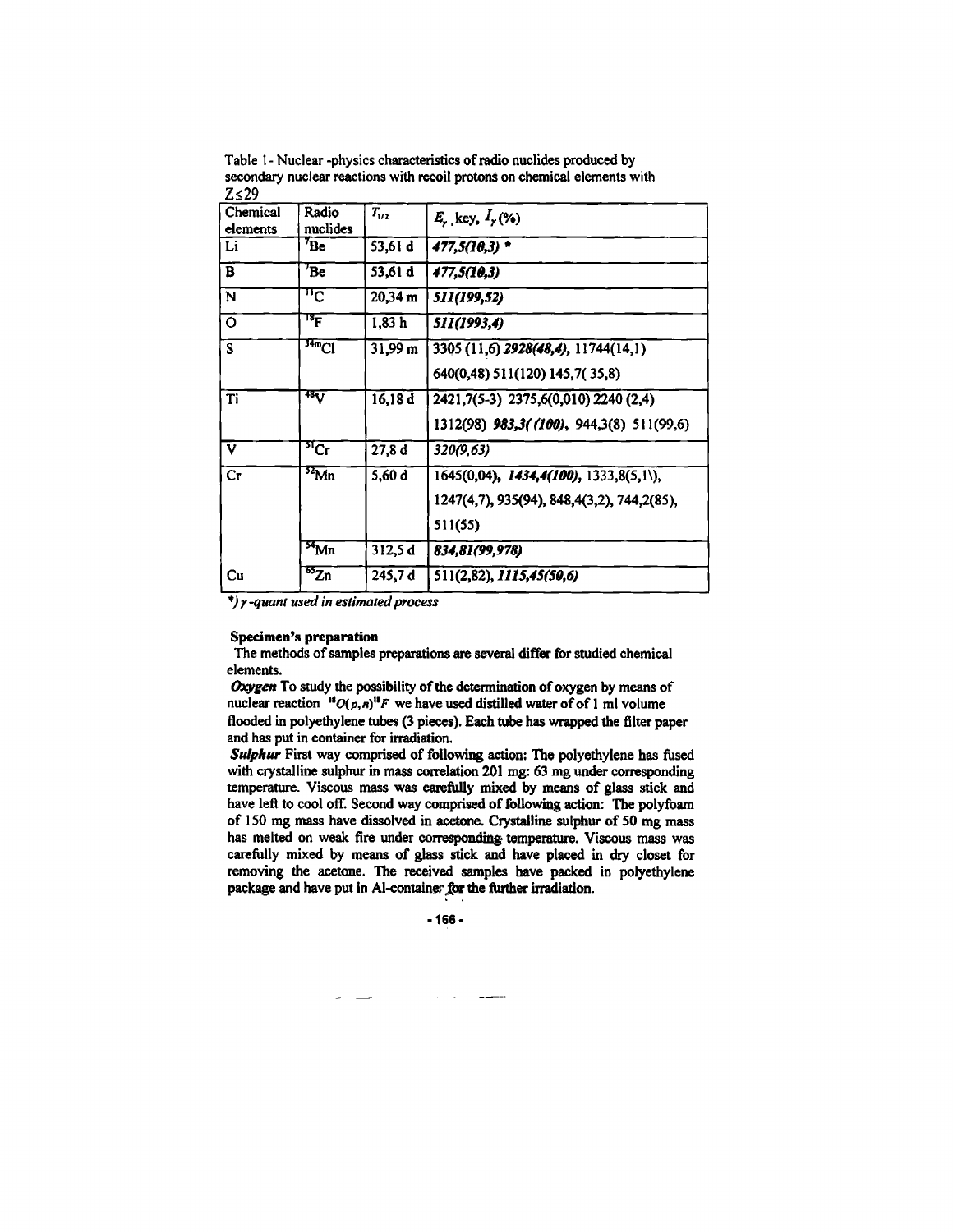**We have chosen only one way of the samples preparation for all metallic chemical elements. The powder specimens were fixed in some hydrogen containing material. As such material we have chosen various organic compounds - polystyrene, the polyfoam or epoxy. In some cases we have chosen the polyfoam dissolved in organic solvent (for example, in toluene). The investigated powdery samples are carefully mixed in this viscous liquid. The weight of the polyfoam must be approximately in 3 times more than weight of investigated samples. So on preparation of one sample we took approximately 150 mg polyfoam. The prepared sample flooded in cup Petri and left to dry during full day. The dried samples present itself flexible film which then packed in polyethylene bags for irradiation.** 

**The samples placed in quartz ampoule of 20 mm diameter was sealed and surrendered on irradiation in Al-container. Time of the irradiation has formed 24 hours, cooling time was 7 days. The experiments have shown that such ways of the sample preparation and their irradiation on a nuclear reactor not always give the satisfactory results. In some cases the samples are charred. Besides sometimes quartz ampoule even is break up due to the accumulation of gas produced in result of the decomposition of organic materials. For this reason there is need of searching for other material steadfast for radiation heating. The high - molecularly compounds - the resin, the epoxies answer this requirement.** 

**Sample preparation with using the epoxy was conducted as follows. The resin divorced with using the solvent in proportions 5:1. As it was mentioned above, weight "proton -creating" material must be in 3-4 times more weight of investigated sample. Since weight of sample was 30-50 mg we took 200-300 mg of this viscous mixture and fixed him with the investigated sample. In Table 2 are brought chemical elements and the list of the irradiated compounds.** 

| Table 2. Chemical compounds used for investigation |                                      |                                         |  |  |  |  |  |
|----------------------------------------------------|--------------------------------------|-----------------------------------------|--|--|--|--|--|
| Investigation                                      | <b>Irradiated chemical</b>           | Weight sample, mg                       |  |  |  |  |  |
|                                                    | chemical element element compound    |                                         |  |  |  |  |  |
| Li                                                 | LiOH                                 | $m_1=32,4$ ; $m_2=48,5$ ; $m_3=48,0$    |  |  |  |  |  |
| B                                                  | H <sub>3</sub> BO <sub>3</sub>       | $m_1$ =44,5; $m_2$ =48,0; $m_3$ =50,0   |  |  |  |  |  |
| v                                                  | V,O.                                 | $m_1=46.5$ ; $m_2=50.0$ ; $m_3=50.0$    |  |  |  |  |  |
| Ti                                                 | TiO,                                 | $m_1 = 32, 4; m_2 = 48, 0; m_3 = 48, 5$ |  |  |  |  |  |
| Cu                                                 | CuCl <sub>2</sub> .2H <sub>2</sub> O | $m_1$ =44,1; $m_2$ =48,0; $m_3$ =48,0   |  |  |  |  |  |

For preparing of sample we have weighted out the compounds on electronic weight in Radio - Analytical Centre of INP of the Republic of Uzbekistan. We took three samples of 30-50 mg. weight each. **Probes on glass substrate were mixed with reconnoitred epoxy. After carefully mixing the samples were left for full hardening during 8-10 hours.** 

**The solidified samples left on substrates were put in polyethylene bags which were folded in Al-foils, numbered and sealed in quartz ampoule. There** 

**-167-**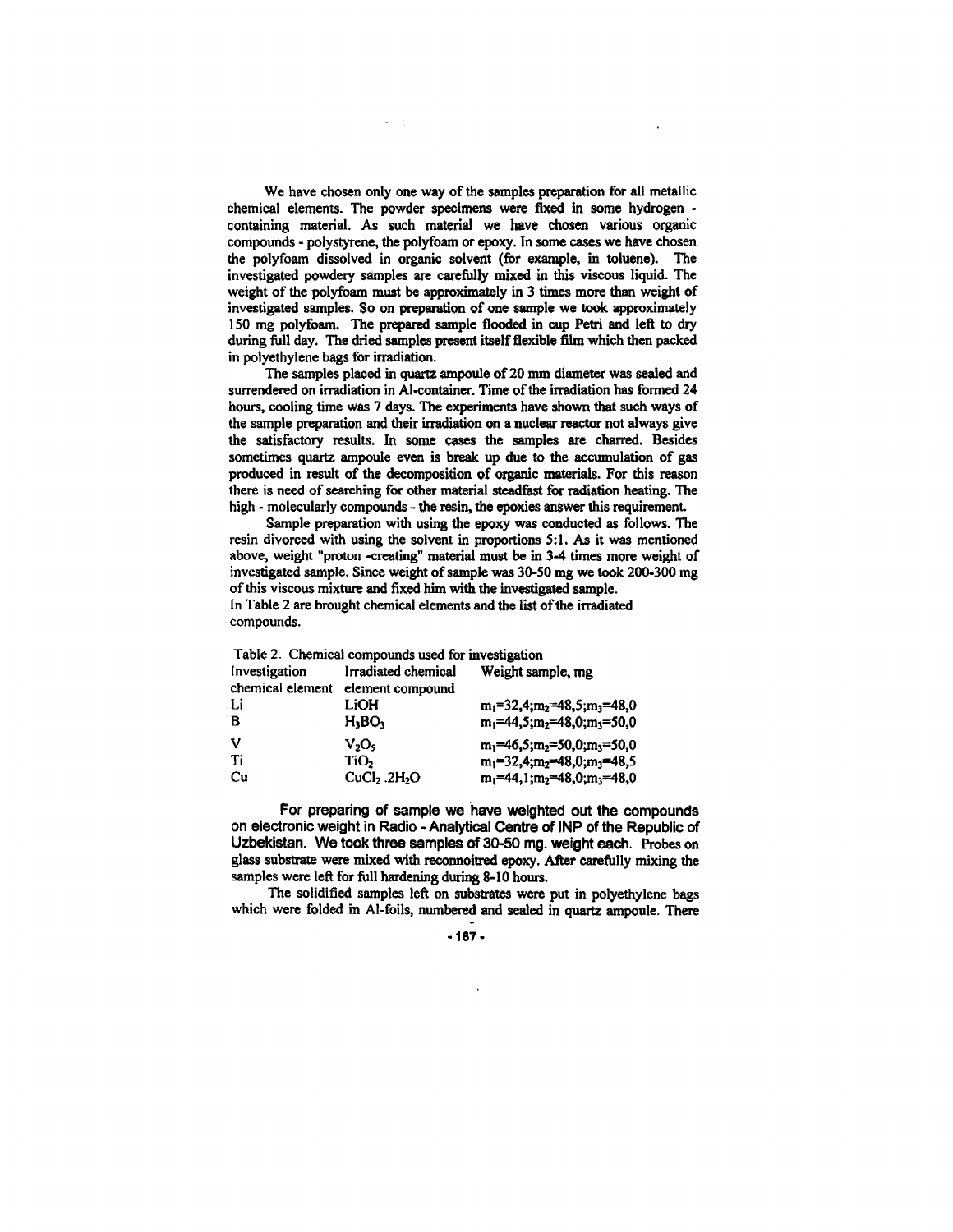**were irradiated** not **more than** 10 **samples in single quartz ampoule** of 23 **mm**  diameter. The quartz ampoule was placed in Al-container for irradiation in **channel of the nuclear reactor.** 

#### **Irradiation sample**

**The samples of the oxygen and sulphur were irradiated in ninth channel of the nuclear reactor of INP in current of 3 minutes. After irradiation the samples were carried in detection room for measurement of their radio activities. The metal samples were irradiated in neutron flux during 20 hours. The flux density**  of thermal neutrons was 7.10<sup>13</sup>cm<sup>-2</sup>s<sup>-1</sup>. The cooling time of irradiated samples **depends on half life of radio nuclides and is changed from 2 to 7 days. The cooled samples were carried from "hot cameras" in boxes for unpacking samples where quartz ampoules were split and samples were placed in separate polyethylene bags for measurement of radioactivity.** 

#### **Measurement of saturated radioactivity of samples**

**The saturated radioactivity of irradiated samples was measured on semiconductor detector REGE of company CANBERRA. Time of the measurement was changed from 200 to 1000 and more seconds that depends on**  value of radioactivity. Since the radionuclide  ${}^{18}F$  is pure positron emitter the **measurement its radioactivity was realized using y- quantum with energy equal**  0.511 **MeV. It is known that row of other radio nuclides emits also** 0.511 **MeV /-quantum. So the identification of radionuclide** *"F* **we realized by decomposition of the decay crooked on components.** We began the measurement of **the** radioactivity of irradiated distilled water in glass cup **having disposed it** directly on surface of the detector. **The measurement lasted during uptime at each minute on several seconds. The measured results were inflicted on half logarithmic scale paper for building of the decay crooked of radionuclides. It is discovered that the decay crooked consists of amount of long**  lived components -  $"F,"N$ . The last radionuclide can be formed on reaction  ${}^{13}C(p,n)^{13}N$  and  ${}^{16}O(p,\alpha)^{13}N$ .

**The measurement of radioactivity of other samples conducted on stand installed on different distances from surface of the detector. The value of activity of radio nuclides from the other elements was found with using of photo peaks of / - quantum marked in italics (Table 1).** 

#### **YIELDS OF RADIONUCLIDES**

**For choice of the optimum conditions of the analysis and the estimation of analytical parameters of methods the experimental data - the yield of radionuclide or the cross section of the nuclear reaction is necessary. However, in practice of activation analysis it is more comfortable to deal the yield of radionuclide than the cross section of the nuclear reaction.** 

**Yield of radionuclide is defined by simple expression:**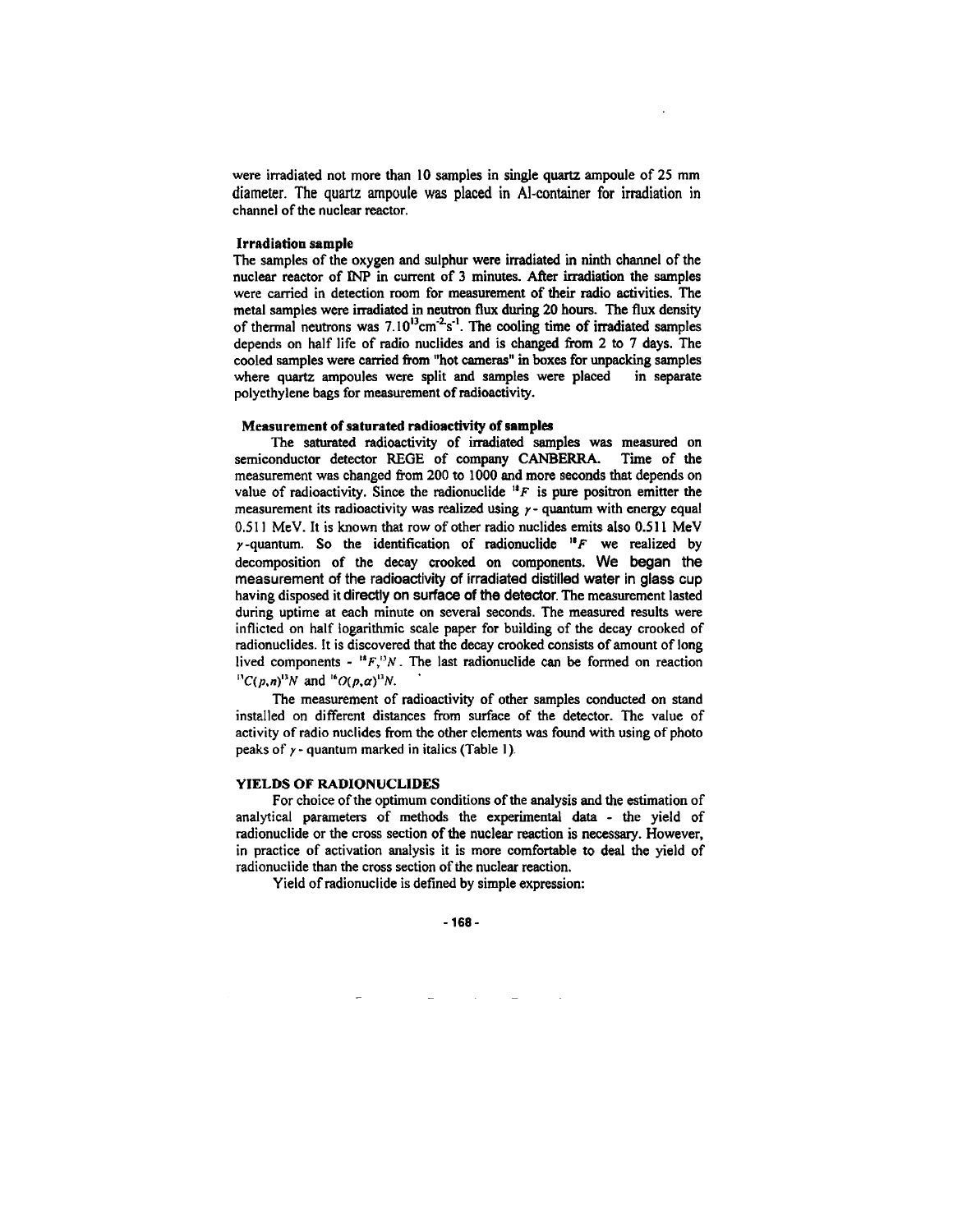$$
Y = \frac{A_0}{m(\frac{1-e^{-\lambda t_{obs}}}{\lambda})}
$$
 (1)

**Where,** 

**Y- Yield of radionuclide;** 

**m- Mass of irradiated chemical element;** 

**t^,- Irradiation time;** 

 $A_0$  – Iinitial activity of radionuclide  $(t_{\text{cool}} = o)$ ;

*X-* **The decay constant;** 

**Activity brought about unit of the mass, we found as** 

$$
A = \frac{A_0}{m} \tag{2}
$$

presentation which has the dimensionalities:

**l**<sub>0</sub>- intensity of  $\gamma$ -quant area, imp/s;

A<sub>0</sub>-Activity, kBq;

A- Brought activity, kBq/g;

Y- Yield of radionuclide, kBq/g.h;

**Table 3. Experimental data for nuclear reaction<sup>7</sup>Li(p,n)<sup>7</sup>Be.** 

| N <sub>sample</sub> | $T_{\text{end}}$ , Days, I, imp / s |       |            |                   | l0              | A <sub>0</sub> | A        | Y       |
|---------------------|-------------------------------------|-------|------------|-------------------|-----------------|----------------|----------|---------|
|                     | 17                                  | 39    | 66         | 95                |                 |                |          |         |
| 4                   | 3.126                               | 2.274 | 2.389      | 0,996             | 4.18            | 0.21           | 22,1     | 22.0    |
|                     | 4,029                               | 2.558 | 1,822      | 1,421             | 5,60            | 0.28           | 19,8     | 19.7    |
| 6                   | 3.255                               | 2,517 | 1.716      | 1.080             | 4.10            | 0.21           | 14,6     | 14,5    |
| Average             | $3.47 +$                            | 2.45± | $1.98 \pm$ | 1,17 <sub>±</sub> | $4,62 \pm 0,62$ | $0.23 +$       | $18.8 +$ | $18,7+$ |
|                     | 0.37                                | 0.51  | 0.28       | 0,17              | $4.38 \pm 0.56$ | 0.03           | 2,8      | 2,8     |

Table 4. Experimental data for nuclear reactions  ${}^{10}B(p, \alpha)$ 

| Nsample |       | $T_{\text{end}},$ Days; I, imp / s |       |       | I0                   | $A_0$ | A     | Y     |
|---------|-------|------------------------------------|-------|-------|----------------------|-------|-------|-------|
|         | 10    | 38                                 | 66    | 95    |                      |       |       |       |
|         | 0.92  | 0.82                               | 0.64  | 0.30  | 0.98                 | 49    | 6.20  | 6.19  |
| 8       | 1.00  | 0.71                               | 0.51  | 0.26  | 1.20                 | 60    | 7.05  | 7.04  |
| ٥       | 0.77  | 0.55                               | 0.31  | 0.16  | 0.87                 | 44    | 4.96  | 4.95  |
| Average | 0.90  | 0.69                               | 0.49  | 0.24  | $1.01 \pm 0.12$ 51±6 |       | 6.07  | 6.06  |
|         | ±0.08 | ±0.09                              | ±0.12 | ±0.06 | $1,10\pm0.12$        |       | ±0.89 | ±0.88 |

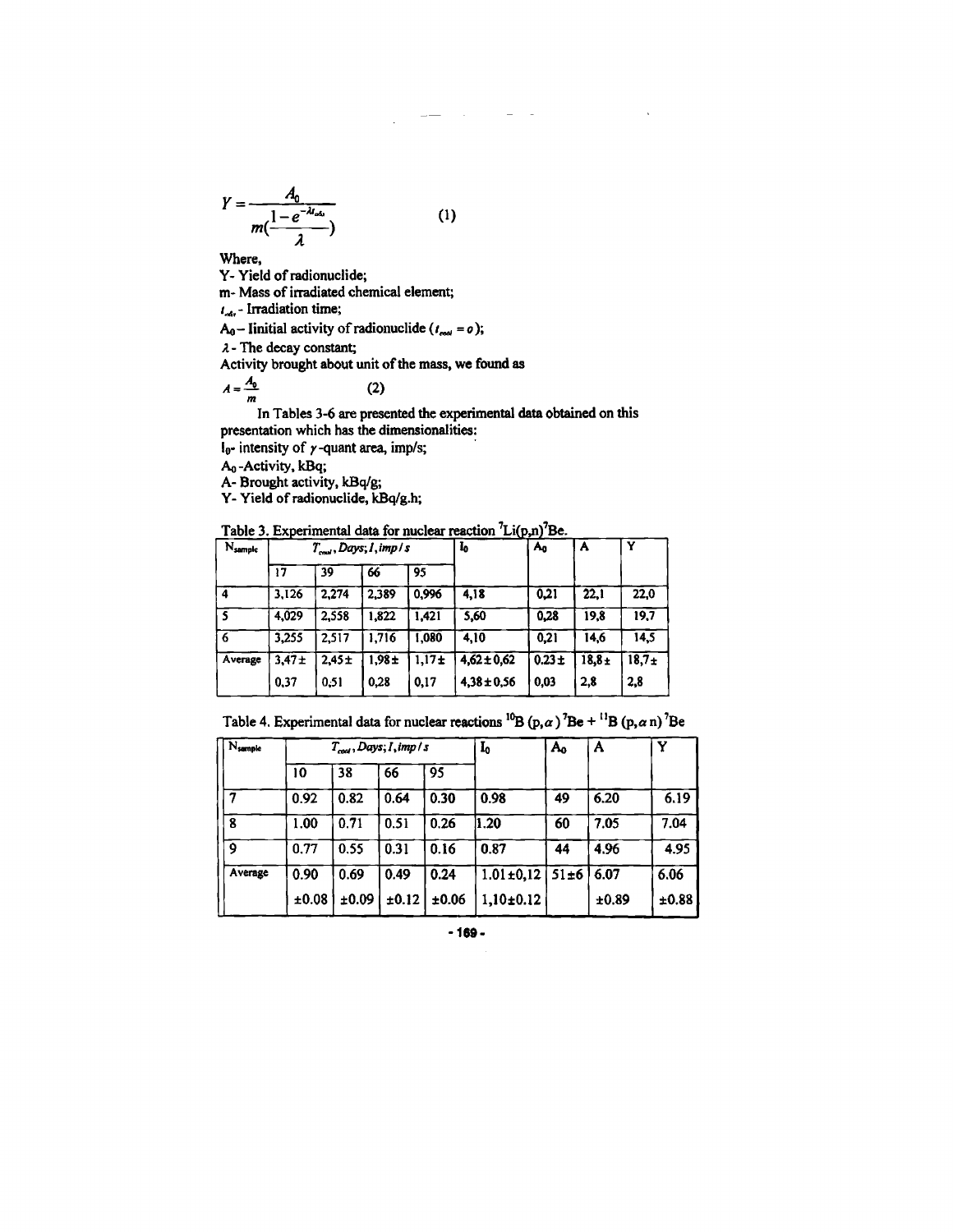|              | Table 5. Experimental data for nucleus reaction "V (p, n)"Cr |       |         |                              |       |
|--------------|--------------------------------------------------------------|-------|---------|------------------------------|-------|
| $N_{sample}$ | $T_{\text{cool}} = 118$ Days; l, imp l s                     | $I_0$ | A٥      |                              |       |
| 16           | $2.02 + 0.01$                                                | 38.11 |         | $1.7$   63.2                 | 52.4  |
| 17           | 4.68+0.04                                                    |       |         | 88.30   4.0   138.4          | 114.9 |
| 18           | $4.76 + 0.07$                                                | 89.81 |         | $4.1$   141.8                | 117.7 |
|              |                                                              |       | Average | $114.5 \pm 27.3$ 95.0 ± 28.4 |       |

**Table S.Experimental data for nucleus reaction<sup>51</sup>V (p, n)5lCr** 

**Table 6.Experimental data for nuclear reaction***<sup>65</sup>Cu (p, n)6SZn* 

| $N_{sample}$     | $T_{cool} = 118$ Days; I, imp / s $I_0$ |      | Aο      | Α                | v      |
|------------------|-----------------------------------------|------|---------|------------------|--------|
| 13               | 7.98+0.02                               | 11.1 | 1.85    | 111.4            | 95.8   |
| 14               | 15.11+0.07                              | 21.0 | 3.50    | 194.4            | 167.2  |
| 15 <sub>15</sub> | 12.91+0.06                              | 18.0 | 3.00    | 166.6            | 143.3  |
|                  |                                         |      | Average | $157.4 \pm 30.6$ | 135.4  |
|                  |                                         |      |         |                  | ± 26.4 |

**We have not been able to obtain the experimental data for nucleus**  reaction  $^M S(p,n)^M C I$  due to following reasons. The threshold of this reaction is 6.5 MeV that excites on isotope <sup>34</sup>S with little abundance (4.22 %). As we have **mentioned above, the lot of recoil protons with energy above 6 MeV in spectrum**  protons is small. Besides, half-life of <sup>*Mm*</sup>*Cl* is relatively short ( $T_{1/2}$  = 31.99 minutes,  $E<sub>r</sub> = 3305(11,6)$ , 2928(48,4), 1174,4(14,1), 511(120), 145,7(35,8) **keV). Therefore the main radioactivity lost before detection.** 

**We evaluated the yield of fluor-18 produced by nuclear reaction** 

*"(Xp\*n)"F* **equal 11.6 kBq/g.h** 

## DISCUSSION OF RESULTS

**To estimate the analytical possibility of the NRCPAA we have compared our experimental data with data obtained with using of the cyclotron [4]. These data are listed in Table 7. The comparison is possible only conditionally since the data obtained on cyclotron corresponds die case when small surface layer of sample is irradiated. Consequently, the irradiated mass of sample is small. In the case of nuclear reactor the mass of irradiated sample can be significant. For this reason we have been able to compare only brought values of yields.** 

**Our data for lithium is smaller in 200 times than such data obtained with using of a cyclotron. The real spectrum of irradiated sample of lithium for LD gives the value approximately equal 9.10"<sup>3</sup> gthat is also smaller in 200 ttimes** 

**-170-**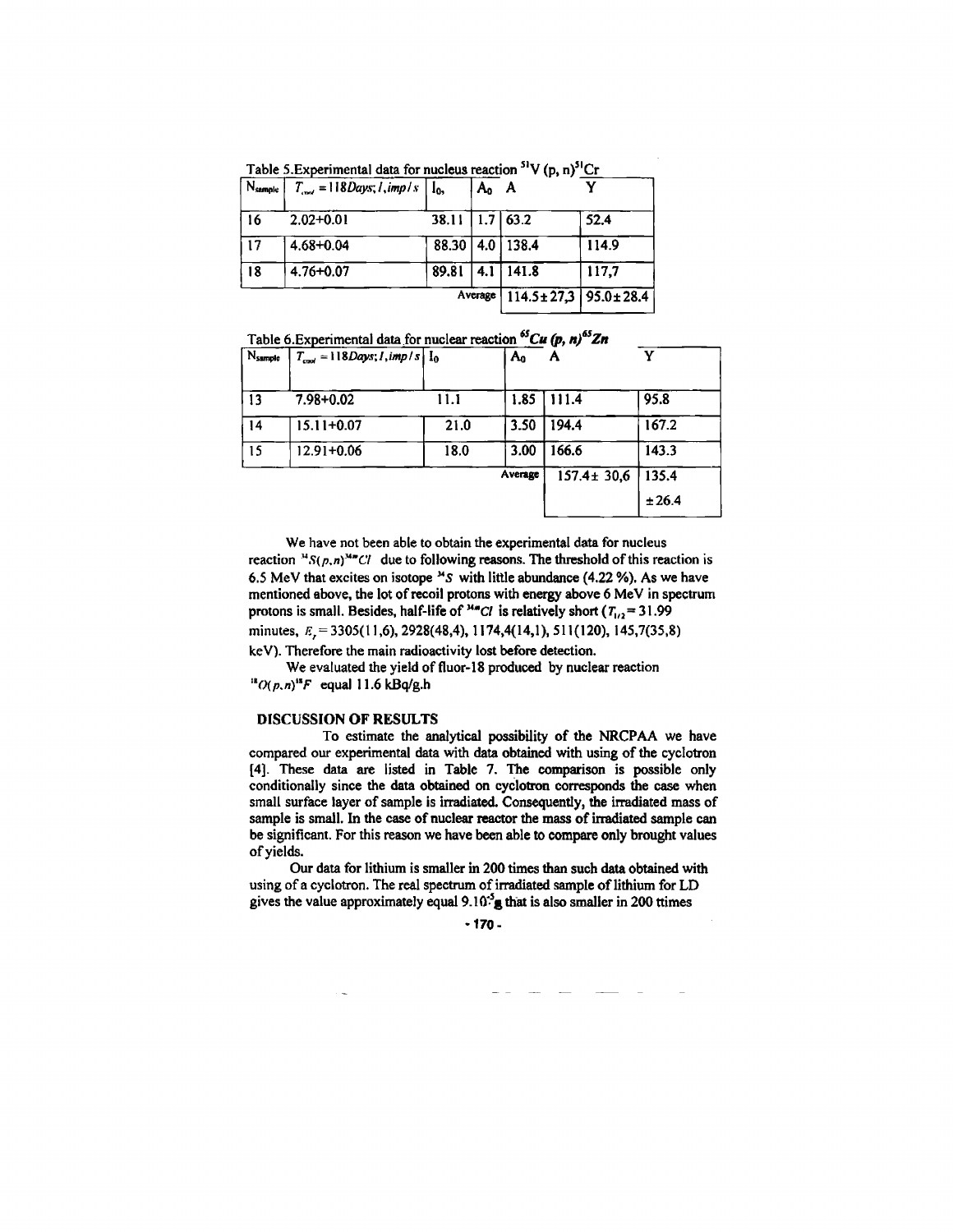**than LD for lithium for the case of a cyclotron. Our data for boron is smaller in 80 times than such data obtained with using of a cyclotron. LD is 7.10"<sup>4</sup> g.** 

| Nuclear                                               | Nuclear reactor  |                       | Cyclotron ( $Ep = 6$ MeV[4] |                       |  |
|-------------------------------------------------------|------------------|-----------------------|-----------------------------|-----------------------|--|
| reaction                                              | $Y$ , $kBq/(gh)$ | LD                    | Y, kBq/(µA.h)               | LD[4]                 |  |
| $^{18}O(p,n)^{18}F$                                   | 11.6             |                       | 1950                        |                       |  |
| $^{7}Li(p,n)^{7}Be$                                   | $18.7 \pm 2.8$   | $10^{-3} - 10^{-4}\%$ | 3260                        | $10^{-6} - 10^{-5}$ % |  |
| $^{10}B(p,\alpha)^7Be$<br>10<br>$B, p, \alpha n)'$ Be | $6.06 \pm 0.88$  | $10^{-3} - 10^{-4}$ % | 470                         | $10^{-5} - 10^{-4}$ % |  |
| $\sqrt[5]{(p,n)^3}$ Cr                                | $95.0 \pm 28.4$  |                       | 970                         |                       |  |
| $^{65}Cu(p, n)^{65}Zn$                                | $135.4 \pm 26.0$ |                       | 28                          |                       |  |

**Table 7 - Comparative data for two ways of activation** 

**Our data for vanadium is smaller in 10 times than the data obtained on cyclotron, but for copper our data turned out to be even above approximately in 4 times. These are a last data need to check again. Such high yield can be conditioned due to the impurity of chromium in irradiated sample because the nuclear reaction of capture of thermal neutrons is possible which can produce same radionuclide as in the case of recoil protons. We do not bring the data for titanium, chromium, calcium, scandium and others since they are found on stage of the study.** 

**It is need to note that the proposed method can be used simultaneously with NAA. The irradiation of investigated sample in proton - forming shell and without allows using as reactions with neutrons, so with recoil protons that in turn allows to increase the circle of simultaneously determined elements. Besides, the possibility for expansion of the number of radio nuclides produced on a nuclear reactor (for instance, berillium-7) appears.** 

### **CONCLUSION**

**Our studies show that the yields for radio nuclides produced in result of collision of recoil protons with Li, B, O, V and Cu are sufficiently high. The values of yields are in range from 6.06 for boron till 135.4 kBq/(g.h) for copper.** 

**Our experimental results demonstrate that the proton activation analysis based on the application of secondary nuclear reactions is useful technique to determine large contents of some light and medium chemical elements. LD for studied chemical elements are estimated better than 10 ppm.** 

**The possibility for expansion of the number of radio nuclides produced on a nuclear reactor appears.** 

**-171-**